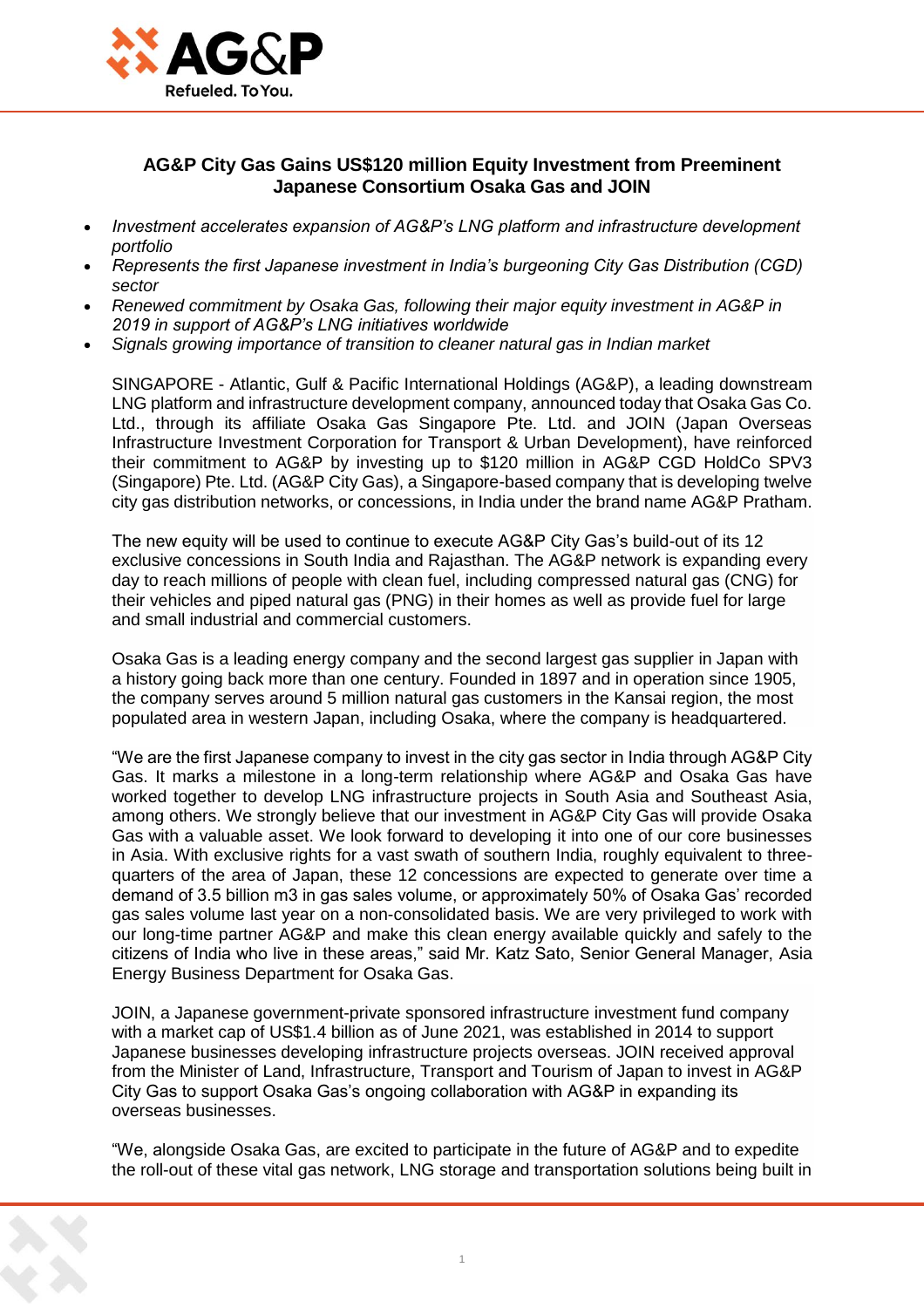

India by AG&P City Gas. Over the coming years, the AG&P City Gas network will continue to grow to serve millions of customers in their homes with clean, affordable, safe fuel while simultaneously continuing to build CNG stations for vehicles to transition and operate on clean fuel seamlessly. The partnership with AG&P and Osaka Gas is also very important because it will help Japanese companies develop a strong cargo transport business using CNG vehicles in India, which will contribute to Japan's priority policy of carbon neutrality and protect the health and lives of thousands of Indians," said Mr. Toshiyuki Suzuki, Managing Executive Officer and Head of the Project Department for JOIN.

"As an existing investor in AG&P's parent, Osaka Gas has continued to demonstrate its support for AG&P's downstream LNG and natural gas business. We are honored to welcome JOIN. The stability and strength of JOIN and the technical and commercial expertise of Osaka Gas and its long history in city gas will accelerate the smart deployment of our network across our concessions in India," said Mr. Joseph Sigelman, Chairman and CEO of AG&P.

Mr. Sigelman continued: "Most importantly, this partnership comes at a time when natural gas is being recognized as the critical transition fuel that will have a profound impact on the reduction of carbon, NOX, SOX and particulates which not only contribute to climate change, but also to the ill health of thousands of Indians each year. We look forward to a network that can have such a major impact. We are truly humbled and very grateful to work with Osaka Gas and JOIN."

Mr. Abhilesh Gupta, Managing Director of AG&P City Gas commented: "AG&P City Gas enjoys a world-leading group of managers, investors and technical and commercial experts, bringing local knowledge of India and global experience born over decades."

This is the second investment that AG&P City Gas has received in 4 months. In August 2021, AG&P City Gas received US\$ 200 million from I Squared Capital, through its ISQ Global Infrastructure Fund III and ISQ Growth Markets Infrastructure Fund. Combined with the investment from the Osaka Gas and JOIN consortium, the total equity infusion available for AG&P City Gas is over US\$300 million.

**#**

**About AG&P Group:** Atlantic Gulf & Pacific (AG&P) develops LNG import and regasification facilities as well as downstream city gas networks. AG&P also provides engineering and project management services for LNG and other infrastructure. AG&P is part-owned by Osaka Gas, JBIC (the Japan Bank of International Cooperation) and Asiya, a publicly-traded Kuwait fund, as well as its management.

**About AG&P City Gas:** Operating under the brand of AG&P Pratham, AG&P City Gas is one of the largest private City Gas Distribution (CGD) companies in India. The company is developing CGD networks across 12 concessions in the Indian states of Rajasthan, Andhra Pradesh, Tamil Nadu, Karnataka, and Kerala.

### **About Osaka Gas:**

For more information on Osaka Gas, please visit [https://www.osakagas.co.jp/en/](https://cts.businesswire.com/ct/CT?id=smartlink&url=https%3A%2F%2Fwww.osakagas.co.jp%2Fen%2F&esheet=52553317&newsitemid=20211219005032&lan=en-US&anchor=https%3A%2F%2Fwww.osakagas.co.jp%2Fen%2F&index=1&md5=ac06aa3f39e233cc56eb2ddc1ca69d7b)

#### **About Japan Overseas Infrastructure Investment Corporation for Transport & Urban Development** (**JOIN):**

For more information on JOIN, please visit [https://www.join-future.co.jp/english/](https://cts.businesswire.com/ct/CT?id=smartlink&url=https%3A%2F%2Fwww.join-future.co.jp%2Fenglish%2F&esheet=52553317&newsitemid=20211219005032&lan=en-US&anchor=https%3A%2F%2Fwww.join-future.co.jp%2Fenglish%2F&index=2&md5=81141abf3d038fd5ccfd3d3e67417b0e)